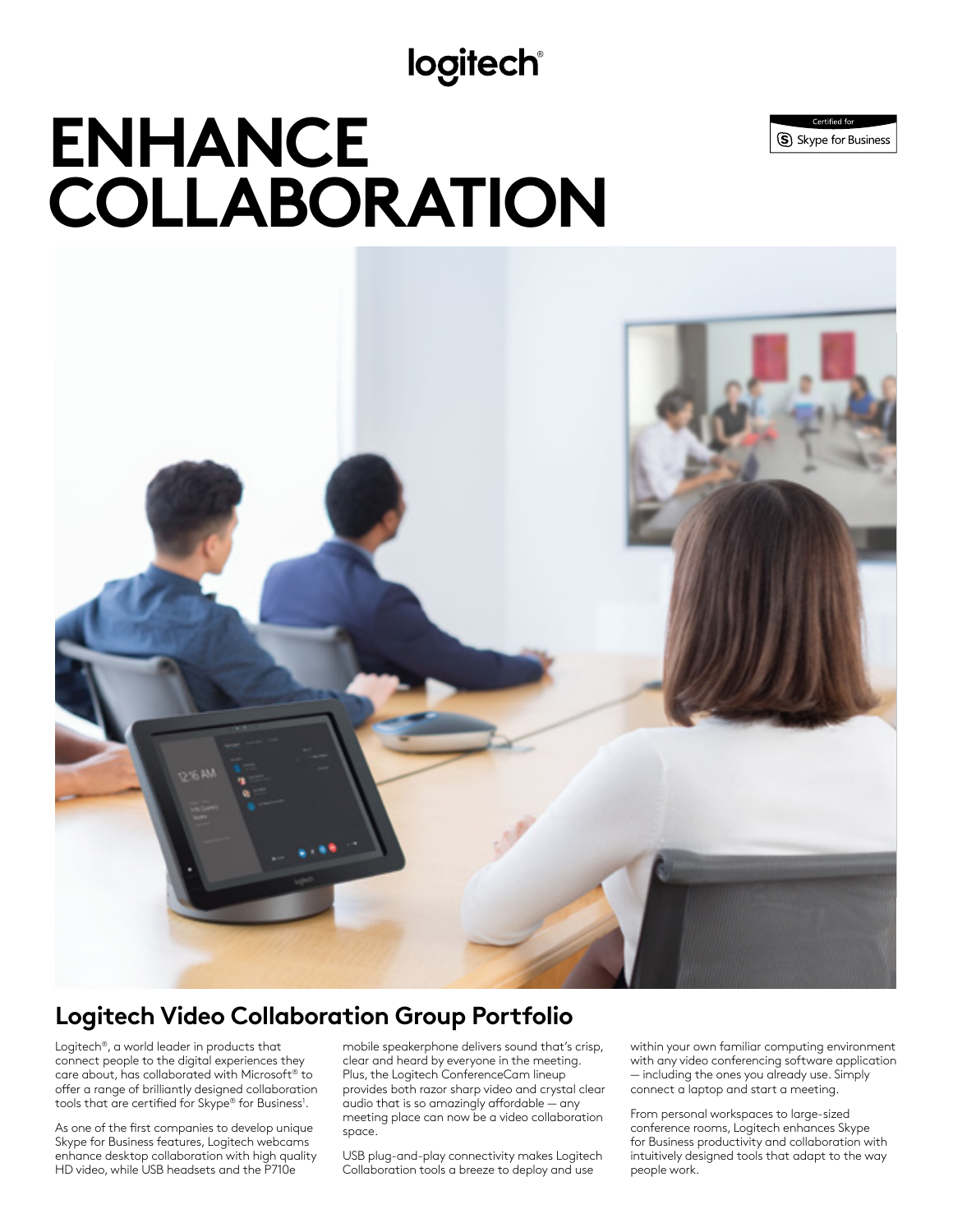## **Logitech Video Collaboration Portfolio**

#### **CONFERENCECAMS FOR GROUP VIDEO CONFERENCES**

**DESCRIPTION KEY FEATURES LOGITECH GROUP** Optimized for large and mid-sized groups of up to 20 people, Logitech GROUP delivers crystal clear audio and razor sharp video with plug-and-play simplicity and amazing affordability. Logitech GROUP Part #: 960-001054 MSRP: \$999 Expansion Mics Part #: 989-000171 MSRP: \$299 Logitech GROUP + Expansion Mics Part #: 960-001060 MSRP: \$1,249 GROUP 10m Extended Cable Part #: 939-001487 MSRP: \$99 GROUP 15m Extended Cable Part #: 939-001490 MSRP: \$199 **Compatibility:** Compatible with Mac®, PC and all leading video conference platforms. Certified for Skype for Business, Cisco® compatible<sup>2</sup> and enhanced integration with Logitech Collaboration Program members **Resolution:** Full HD 1080p @ 30 fps4 **Camera:** 90º diagonal FOV, 260º pan / 130º tilt, 10x lossless zoom **Speakerphone:** Full-duplex speakerphone delivers lifelike sound that's crisp, rich, and highly intelligible. Four omni-directional mics support 6m/20' diameter range, extendable to 8.5m/28' with optional expansion mics Controls: Dockable remote control and on-device touch controls for pan, tilt, zoom, call answer/hang up<sup>6</sup>, volume up/down, mute, *Bluetooth*® pairing, far-end control4 and 5 camera presets plus an LCD display **Connectivity:** USB plug-and-play, Bluetooth wireless technology and Near Field Communication (NFC) technology, optional GROUP extended DIN cables lengthen the distance between the hub and the camera/speakerphone enabling custom, super-clean conference room installations<sup>5</sup> **Dimensions & Weight:** Camera: 130 x 170 x 138 mm (5.1 x 7.0 x 5.4") / 585 g (21 oz) Speakerphone: 240 x 65 x 240 mm (9.5 x 2.5 x 9.5") / 1223 g (43 oz) Hub: 94 x 34 x 74 mm (3.75 x 1.3 x 2.9") / 83 g (3 oz); Remote: 50 x 120 x 12 mm (2 x 5 x 0.5") / 51 g (2 oz) **LOGITECH MEETUP** MeetUp is Logitech's premier ConferenceCam designed for huddle rooms, with a room capturing 120° FOV, 4K optics and exceptional audio performance. Logitech MeetUp Part #: 960-001101 MSRP: \$899 MeetUp + Expansion Mic: Part #: 960-001201 MSRP: \$1079 Optional Expansion Mic: Part #: 989-000405 MSRP: \$219 Optional TV Mount: Part #: 939-001498 MSRP: \$79 **Compatibility:** Compatible with Mac®, PC and all leading video conference platforms. Certified for Skype® for Business, Cisco® compatible' and enhanced integration with Logitech Collaboration Program members<sup>2</sup> Resolution: 4K Ultra HD, 1080p Full HD, or 720p HD video calling at 30fps with supported clients<sup>3</sup> **Camera:** 120º FOV, motorized pan/tilt **Speakerphone:** Three broadside beamforming, omnidirectional microphones with noise and echo cancellation—plus a custom-tuned speaker—are specifically optimized for small conference rooms. Mics are Microsoft Cortana® certified for precision with voice commands with any Windows® 10 system **Controls:** RF remote control makes it easy to operate camera pan/tilt/zoom, volume up/down, and mute functions during your meeting. **Connectivity:** USB plug-and-play, Bluetooth wireless technology **Dimensions & Weight:** Main Unit: 400 x 104 x 85 mm (15.75 x 4.1 x 3.35) / 1.04 kg (2.3 lb) Remote: 83 x 10 x 23 mm (3.25 x 0.375 x 3.25") / 72 g (2.5 oz) **CONFERENCECAM**  Portable all-in-one design delivers affordable enterprise-quality video conferencing to virtually any workspace. Brilliantly designed, easy to transport, and easy to set up. Part #: 960-001013 MSRP: \$499 **Compatibility:** Compatible with Mac, PC and all leading video conference platforms. Certified for Skype for Business, Cisco compatible<sup>2</sup> and enhanced integration with Logitech Collaboration Program members **Resolution:** Full HD 1080p @ 30 fps4 **Camera:** 90º diagonal FOV, digital pan/tilt and mechanical tilt wheel **Speakerphone:** Full-duplex speakerphone with acoustic echo cancellation and noise reduction technology. Two omni-directional microphones support 3.7m/12' diameter range **Controls:** 10' range dockable remote control for camera/speakerphone functions **Connectivity:** USB plug-and-play, Bluetooth wireless technology and Near Field Communication (NFC) technology **Dimensions & Weight:** 75 x 75 x 304 mm (3 x 3 x 12") / 766 g (27 oz) Remote: 41 x 128 x 9 mm (1.6 x 5.0 x 0.4") / 35 g (1.2 oz); USB cable: 2 m (78.7") **CONFERENCECAM BCC950** The Logitech ConferenceCam BCC950 is an all-in-one video conference solution with HD video and professional audio for small group collaboration. Part #: 960-000866 MSRP: \$249 **Compatibility:** Compatible with Mac, PC and all leading video conference platforms. Certified for Skype for Business, Cisco compatible<sup>2</sup> and enhanced integration with Logitech Collaboration Program members<sup>3</sup> **Resolution:** Full HD 1080p @ 30 fps4 **Camera:** 78º diagonal FOV, 180º pan / 55º tilt **Speakerphone:** Built-in dual stereo mics with automatic noise reduction. Up to 2.4m/8' diameter range Controls: Remote control and on-device controls for pan, tilt, zoom, call answer/hang up<sup>6</sup>, volume up/down, and mute **Connectivity:** USB plug-and-play **Dimensions & Weight:**  $154 \times 345 \times 147$  mm (6.1 x 13.6 x 5.8") with height extender / 568 g (20.03 oz) Remote: 118 x 19 x 49 mm (4.6 x 7.5 x 1.9") / 47 g (1.7 oz)

### **COLLABORATION VIDEO SOLUTIONS**

|                         | <b>DESCRIPTION</b>                                                                                                                                    | <b>KEY FEATURES</b>                                                                                                                                                                                                                               |
|-------------------------|-------------------------------------------------------------------------------------------------------------------------------------------------------|---------------------------------------------------------------------------------------------------------------------------------------------------------------------------------------------------------------------------------------------------|
| <b>PTZ PRO 2 CAMERA</b> | Premium USB-enabled HD PT7 video<br>camera for use in conference rooms, training<br>environments, large events, and other<br>professional video uses. | <b>Compatibility:</b> Compatible with Mac, PC and all leading video conference platforms. Certified for<br>Skype for Business, Cisco compatible <sup>1</sup> and enhanced integration with Logitech Collaboration Program<br>members <sup>2</sup> |
|                         |                                                                                                                                                       | Resolution: Full HD 1080p @ 30 fps <sup>4</sup>                                                                                                                                                                                                   |
|                         | Part #: 960-001184<br><b>MSRP: \$799</b>                                                                                                              | Optics: 90° diagonal, 260° pan/130° tilt, 10x lossless zoom                                                                                                                                                                                       |
|                         |                                                                                                                                                       | <b>Remote Controls:</b> Pan/tilt/zoom <sup>7</sup> , far-end control <sup>4</sup> , camera presets                                                                                                                                                |
|                         |                                                                                                                                                       | <b>Connectivity: USB plug-and-play</b>                                                                                                                                                                                                            |
|                         |                                                                                                                                                       | <b>Dimensions &amp; Weight:</b> Camera: 146 x 131 x 130 mm (5.75 x 5.16 x 5.12") / 580 q (20.46 oz)<br>Remote: 10 x 50 x 120 mm (0.39 x 1.97 x 4.72") / 48 q (1.69 oz)                                                                            |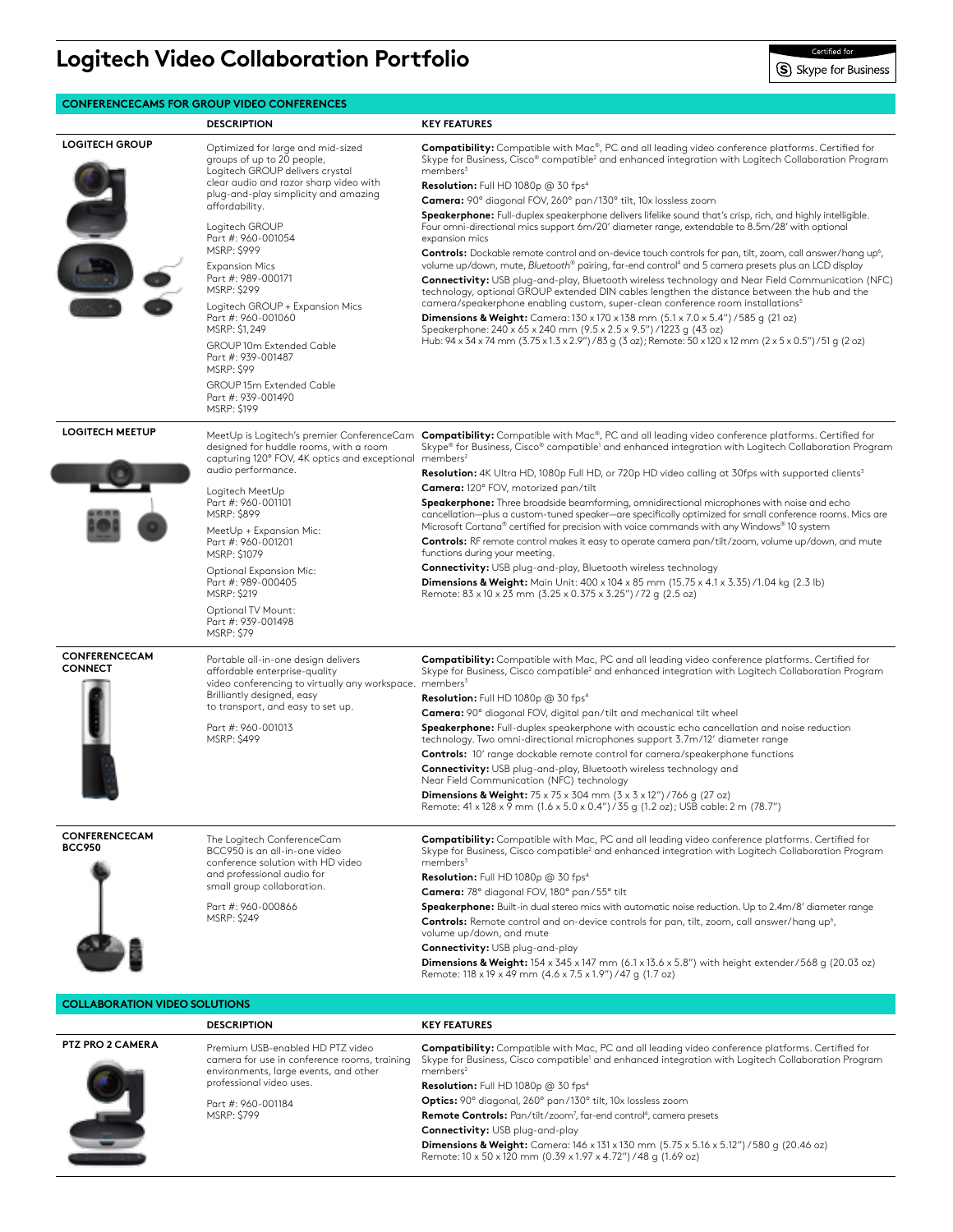## **Logitech Video Collaboration Portfolio**

|                                          | <b>DESCRIPTION</b>                                                                                                                                     | <b>KEY FEATURES</b>                                                                                                                                                                                                                                                                                                            |
|------------------------------------------|--------------------------------------------------------------------------------------------------------------------------------------------------------|--------------------------------------------------------------------------------------------------------------------------------------------------------------------------------------------------------------------------------------------------------------------------------------------------------------------------------|
| <b>SMARTDOCK</b>                         | Extend Skype for Business to every meeting                                                                                                             | Compatibility: SmartDock works with a wide range of meeting room AV devices including Logitech                                                                                                                                                                                                                                 |
| AV Control Console                       | space with Logitech SmartDock, a<br>revolutionary AV console that enables one-<br>touch join, desktop sharing, and streamlined<br>video collaboration. | ConferenceCams<br><b>Connectivity:</b> Supports a wide variety of deployments and device connectivity with dual 1080p display<br>ports <sup>8</sup> , an HDMI input for 1080p60 content sharing, three USB 3.1 type A ports, Gigabit Ethernet, and a                                                                           |
|                                          | <b>SmartDock</b>                                                                                                                                       | headset mini-plug<br><b>Additional Features:</b> Pivoting, cast-metal support platform, IR motion sensor, plug-and-play<br>camera setup                                                                                                                                                                                        |
|                                          | Part #: 960-001093<br>Extender Box<br>Part #: 960-001095                                                                                               | <b>System Requirements:</b><br>- Microsoft Surface™ Pro 4 with: Intel® Core™ i5 required (Core i7 and Core m3 are not supported),                                                                                                                                                                                              |
|                                          | SmartDock + Extender Box<br>Part #: 960-001094                                                                                                         | Windows 10 Enterprise (not included with Microsoft Surface Pro 4)<br>- Microsoft Skype Room System Software<br>- Room Resource Account for Skype for Business (accounts can be either on-premises                                                                                                                              |
|                                          | For bundle options, please contact your<br>channel reseller.                                                                                           | server or Online Office 365 <sup>®</sup> )<br>- Internet access via Ethernet with DHCP enabled<br>- External display or projector with HDMI input<br>- A Logitech ConferenceCam (recommended) or other Skype certified AV devices<br>$-100 - 240v$ AC                                                                          |
|                                          |                                                                                                                                                        | <b>Dimensions &amp; Weight:</b> SmartDock: 239 x 334 x 209 mm $(9.4 \times 13.2 \times 8.2'')/2738$ g $(6.04 \text{ lb})$<br>Extender Box: 34 x 128 x 128 mm (1.3 x 5.0 x 5.0")/360 g (0.79 lb)<br>Cable Length: HDMI: 3 m/9.8' Network: 3 m/9.8' Power: 3 m/9.8' Extender Box: 5 m/16.4'                                      |
| <b>CONFERENCECAM KIT</b>                 | This easy-to-buy video conferencing bundle                                                                                                             | All System Components: Logitech GROUP or ConferenceCam Connect, Intel NUC Kit NUC5i5MYHE,                                                                                                                                                                                                                                      |
| WITH INTEL NUC                           | provides a high quality, easy-to-use solution<br>that is affordable to deploy in every room.                                                           | Iluminari Quicklaunch™ SE, Intel Unite™ software, Wireless Touch Keyboard K400 Plus, 8GB DDR3L RAM,<br>Intel Dual Band Wireless-AC 7265, Intel SSD Pro 2500, Series (180GB), Microsoft Windows 10 Pro, and<br>Mini DisplayPort to HDMI adapter                                                                                 |
|                                          | <b>Configuration Options:</b><br><b>GROUP Kit</b><br>with Intel NUC                                                                                    | <b>Compatibility:</b> Skype for Business, Cisco, and enhanced integration with Logitech Collaboration<br>Program members <sup>3</sup>                                                                                                                                                                                          |
|                                          | Connect Kit                                                                                                                                            | <b>COMPONENT FEATURES</b>                                                                                                                                                                                                                                                                                                      |
|                                          | with Intel NUC                                                                                                                                         | Logitech ConferenceCam: 1080p @ 30 fps <sup>4</sup> , 90° field of view with pan and tilt, and full duplex omni-                                                                                                                                                                                                               |
|                                          | To order, contact your channel reseller.                                                                                                               | directional speakerphones<br>Intel NUC with Intel Unite: Ultra-compact form factor fits almost anywhere, Intel Unite enables<br>wireless content sharing from PC and Mac devices, helps manage devices, apps, and identities with                                                                                              |
|                                          |                                                                                                                                                        | Microsoft Windows 10 Pro<br><b>Iluminari Quicklauch SE:</b> Simple and consistent interface, completely flexible and can be customized<br>to meet the specific needs of different work groups, integrated camera control, and can be managed<br>remotely using familiar IT tools                                               |
| <b>WEBCAMS FOR DESKTOP COLLABORATION</b> |                                                                                                                                                        |                                                                                                                                                                                                                                                                                                                                |
|                                          |                                                                                                                                                        |                                                                                                                                                                                                                                                                                                                                |
|                                          | <b>DESCRIPTION</b>                                                                                                                                     | <b>KEY FEATURES</b>                                                                                                                                                                                                                                                                                                            |
| <b>BRIO</b>                              | Logitech's best webcam is packed with<br>advanced features, like 4K UHD, 5X zoom<br>and RightLight™ 3 with HDR to look great in                        | Compatibility: Compatible with Mac, PC and all leading video conference platforms. Certified for<br>Skype for Business and Microsoft Hello™, Cisco compatible <sup>2</sup> and enhanced integration with Logitech<br>Collaboration Program members <sup>3</sup>                                                                |
|                                          | any setting.                                                                                                                                           | Resolution: 4K Ultra HD @ 30 fps <sup>4</sup> ; HD 1080p @ 30 or 60 fps <sup>4</sup> ; 720p HD @ 30, 60, or 90 fps <sup>4</sup>                                                                                                                                                                                                |
|                                          | Part #: 960-001105<br>MSRP: \$199                                                                                                                      | Field of View: 3 Field of View settings: 65°, 78°, and 90°°<br>Microphone: Built-in dual stereo mics with automatic noise reduction. Mics even work with Microsoft                                                                                                                                                             |
|                                          |                                                                                                                                                        | Cortana®<br>Additional Features: 5x zoom, RightLight™ 3 with HDR, infrared for supporting facial log-in to<br>strengthen login security, and works with Cortana                                                                                                                                                                |
|                                          |                                                                                                                                                        | <b>Dimensions &amp; Weight:</b> $102 \times 27 \times 27$ mm $(4 \times 1 \times 1'') / 63$ g $(2.2 \text{ oz})$                                                                                                                                                                                                               |
|                                          | HD webcam with advanced<br>features fine-tuned to enhance                                                                                              | <b>Compatibility:</b> Compatible with Mac, PC and all leading video conference platforms. Certified for                                                                                                                                                                                                                        |
|                                          | desktop collaboration.<br>Part #: 960-000971                                                                                                           | members <sup>3</sup><br>Resolution: Full HD 1080p @ 30 fps <sup>4</sup>                                                                                                                                                                                                                                                        |
| <b>WEBCAM C930e</b>                      | MSRP: \$129                                                                                                                                            | Field of View: 90°<br>Microphone: Built-in dual stereo mics with automatic noise reduction                                                                                                                                                                                                                                     |
|                                          |                                                                                                                                                        | <b>Dimensions &amp; Weight:</b> $94 \times 43 \times 71$ mm $(3.7 \times 1.7 \times 2.8'')$ /162 q $(5.7 \text{ oz})$                                                                                                                                                                                                          |
| C925e WEBCAM                             | Brilliantly designed for anyone seeking<br>a better video collaboration experience,                                                                    | <b>Compatibility:</b> Compatible with Mac, PC and all leading video conference platforms. Certified for                                                                                                                                                                                                                        |
|                                          | Logitech C925e Webcam delivers<br>razor-sharp HD video at an amazingly<br>affordable price.                                                            | members <sup>3</sup><br><b>Resolution:</b> Full HD 1080p $@$ 30 fps <sup>4</sup>                                                                                                                                                                                                                                               |
|                                          | Part #: 960-001075                                                                                                                                     | Skype for Business, Cisco compatible <sup>2</sup> and enhanced integration with Logitech Collaboration Program<br>Skype for Business, Cisco compatible <sup>2</sup> and enhanced integration with Logitech Collaboration Program<br>Field of View: 78°<br>Microphone: Built-in dual stereo mics with automatic noise reduction |

Collaboration Program members<sup>3</sup> **Resolution:** HD 720p @ 30 fps4

**Microphone:** 1 omni-directional mic

**Dimensions & Weight:** 69 x 29 x 40 mm (2.7 x 1.1 x 1.6")/ 88 g (3.1 oz)

**Field of View:** 69°

video conferencing with a compact, foldable 360º swivel design.

Part #: 960-000841 MSRP: \$59